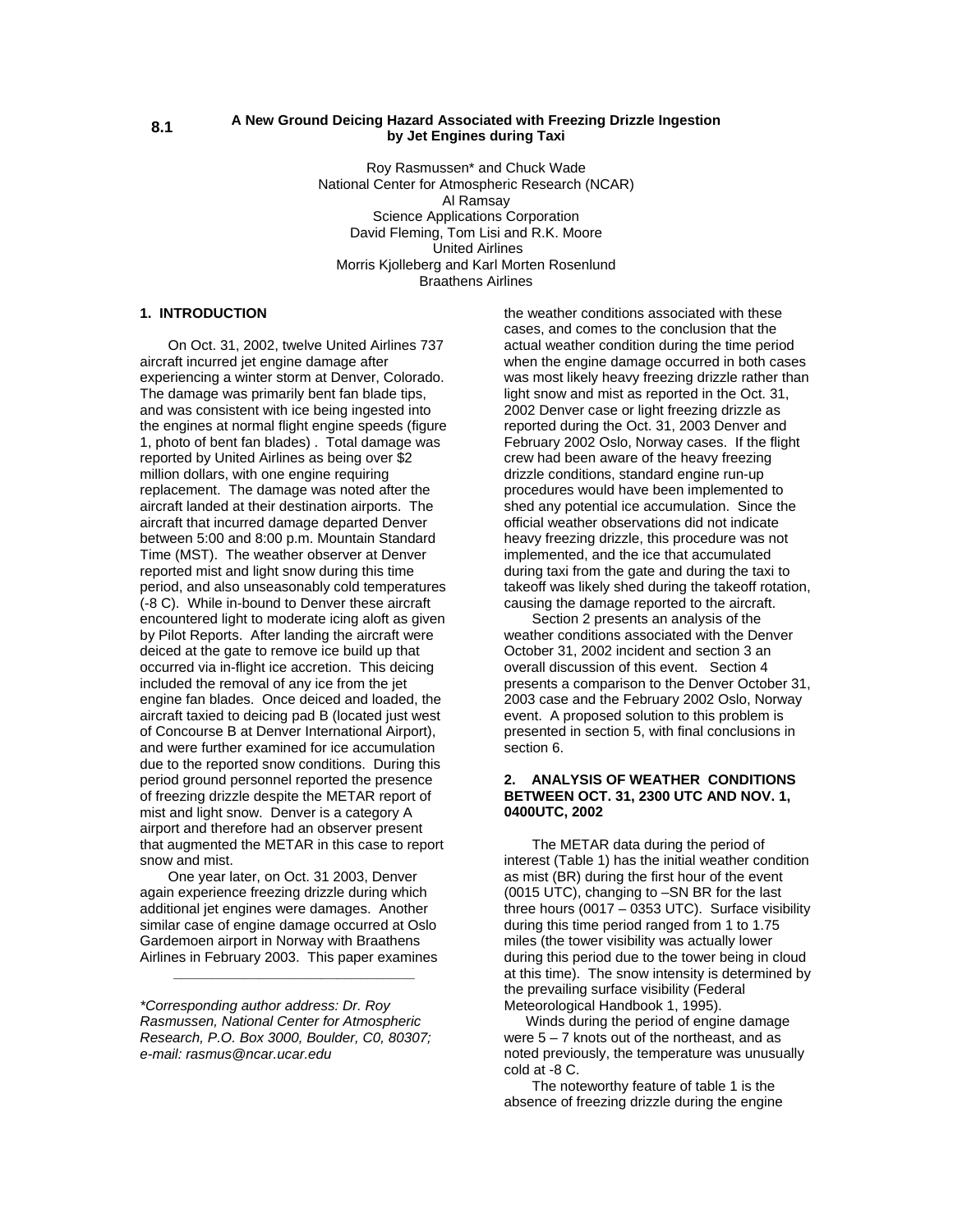damage period. In the following we present evidence that the main precipitation type was in fact heavy freezing drizzle during this time period based on an analysis of the synoptic weather pattern, upper air sounding data, radar data, satellite data, and one minute freezing rain sensor data.

# *2.1 Synoptic Weather Pattern*

 This event occurred towards the end of a three day arctic air outbreak over the central U.S. A surface high pressure region containing extremely cold arctic air propagated southward from Canada, entering the northeastern portion of Colorado near 0000 UTC on Oct. 29. Cold frontal passage occurred at Denver at 0300 UTC, Oct. 29, with winds shifting to northeasterly at 10 knots at this time. Light snow fell between 1000 UTC Oct. 29 and 2100 UTC Oct. 30, producing a snow accumulation of 2 inches. Temperatures continued to drop during this period, reaching a low of 12 F at 1400 UTC on Oct. 30. During the 31<sup>st</sup>, light snow occurred intermittently until 1400 UTC, and temperatures increased slightly to 18 F. The initial northeastearly flow gradually turned to weak easterly by 1400 UTC on the  $30<sup>th</sup>$  and remained weak easterly until 1700 UTC on the 31<sup>st</sup> when the winds turned northerly again and strengthened. Upper level forcing also became weaker after 1700 UTC on the  $31<sup>st</sup>$ , reducing the production of snow in the upper level cloud to near zero. The combination of a shallow cold cloud with a top temperature of -11 C and upslope flow on the order of 5-7 knots from the northeast with weak upper level forcing provided ideal conditions for the formation of freezing drizzle in this cloud (Rasmussen et al. 1995).

#### *2.2 Upper air sounding data*

 The 00 UTC Denver sounding shows that the cold air is about 1 km deep and saturated, indicating the presence of a shallow cloud as discussed above (Fig. 2). A strong inversion existed at the top of the cold air at 720 hPa, with the coldest temperature in the cloud layer being - 11 C. This type of sounding is typical of freezing drizzle conditions produced by frontal overrunning (Rasmussen et al. 1995). Key to the formation of drizzle is the relatively warm cloud temperatures present. Above the inversion the air is just below saturation, and at certain locations likely ice saturated. These pockets of ice saturation likely produced the observed light snow conditions.

#### *2.3 Radar data*

 The radar return from freezing drizzle is typically between -10 to 0 dBZ due to the relatively small sizes of the drops (typically less than 200 microns in diameter). Snow, on the other hand, typically can have much larger radar reflectivity values (typical maximum values are 25 to 30 dBZ), due to the presence of snowflake sizes up to a cm in diameter. The radar reflectivity from 0.5 degree lowest level scan from the NexRad Denver radar during the engine damage period is shown in figure 3. Two distinct features are evident in the image. Near Denver International airport, there is a circular reflectivity pattern that is between -10 and 0 dBZ in intensity with a fairly uniform horizontal pattern. To the north of Denver, the reflectivity is significantly higher in intensity ( up to 25 dBZ), and banded in nature. The circular echo over DIA is consistent with either freezing drizzle or light snow (Ikeda and Rasmussen 2003). The echo to the north of DIA is consistent with snow bands. The METAR reports at LIMON (to the southeast of DIA) and Arapahoe (to the southwest of DIA) both indicate the presence of freezing drizzle (Limon actually is reporting freezing rain, which can occur when the intensity of freezing drizzle is high) beneath the uniform radar reflectivity pattern. Thus, the reported weather conditions beneath the uniform echo is freezing drizzle (or freezing rain) other than DIA.

#### *2.4 Satellite Data*

 The infrared satellite image shows the presence of relatively warm cloud top temperatures near -10 C during the engine damage period (figure not shown). A number of recent studies have shown that one of the key factors allowing the presence of freezing drizzle is cloud top temperatures warmer than -12 C (Geresdi et al. 2003, Bernstein et al. 1997, Cober et al. 1996, Rasmussen et al. 1995). At colder temperatures sufficiently high concentrations of ice crystals will form that will deplete the supercooled cloud water and also freeze the drizzle drops. Thus, drizzle is typically suppressed at cloud top temperatures less than - 12 C. Note, for instance, that the region to the north of Denver where snow is know to be present has cloud top temperatures near -30 C, and thus large numbers of ice particles are expected to be present, consistent with the higher levels of radar return.

#### *2.5 One minute Freezing Rain Sensor Data*

 The recent deployment by the National Weather Service of freezing rain sensors (figure 4) provides an additional dataset that can be used to determine precipitation type based on algorithms developed by Ramsey 1999. The Ramsey algorithms for freezing rain, freezing drizzle, and frost are shown in table 2.

 These algorithms are designed to be used with the raw ASOS data, and therefore require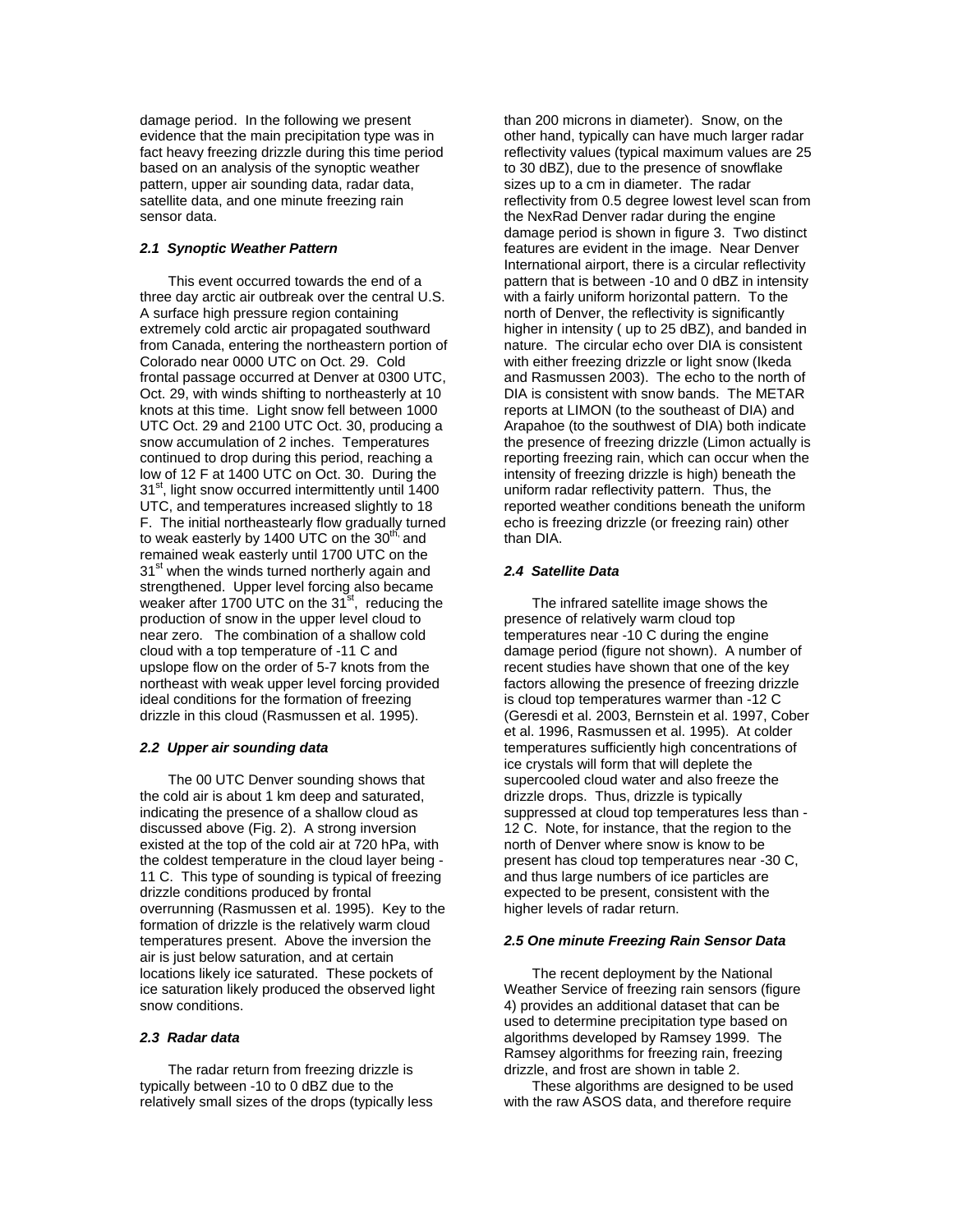the use of the one minute raw ASOS data. Fortunately, NCAR was archiving the one minute ASOS data from this case as part of its ongoing research and development regarding ground deicing issues under funding from the FAA Aviation Weather Research Program (AWRP). The raw output from the freezing rain sensor is a vibration frequency of the sensing rod. When no ice accretes on the rod the vibration frequency of the rod is approxiamately 40,000 Hz. When ice accretes on the rod, the frequency drops in proportion to the thickness of the ice accretion. This information is used by the current ASOS system to indicate the presence of freezing rain. Table 2 also gives an extension of the freezing rain algorithm by Ramsey (NWS 1999 report) to detect freezing drizzle using the one minute data from the freezing rain sensor and other relevant information from the ASOS system. Freezing drizzle is reported if: 1) the frequency is less than 39,967 Hz and the accretion rate on the sensor produces a frequency drop greater than 6 Hz in 15 minutes, 2) the LEDWI present weather sensor reports "no precipitation", 3) the ambient temperature is less than or equal to 0 C, and 4) sky cover is overcast. All of these criteria are met during the engine damage period. Ramsey (1999) has also developed a method to determine freezing drizzle intensity using the rate of frequency drop from the freezing rain sensor (Table 3). The frequency drop during the engine damage period was 37 Hz per 15 minutes (figure 5), indicating that the drizzle intensity was > 0.02 in/hr, or heavy drizzle intensity. Figure 6 compares the Ramsey drizzle algorithm to the LEDWI precipitation type and intensity algorithm that is currently used on ASOS. The thick bars are the Ramsay algorithm and the thin bars are from the LEDWI. Both the LEDWI and the Ramsay algorithm reported no precipitation from 1500 – 2000 UTC, Nov. 1. Note that the ASOS algorithm using LEDWI and the freezing rain sensor is only designed to report rain, freezing rain, or snow precipitation types and their intensity, and therefore does not automatically report freezing drizzle. This figure indicates that the Ramsay algorithm would have reported heavy freezing drizzle during the engine damage period instead of the light snow reported by the observer. The LEDWI instrument reported ?0 or ?1, which indicates that the sensor detected precipitation, but did not have sufficient signal to determine the type or intensity.

 Note that the neither the LEDWI or the Ramsay algorithm reported snow until the end of the engine damage period (0400 UTC) when the heavy snow band shown in figure 3 moved into the area from the north. Thus the light snow report on the METARs during the engine damage period was generated manually by the observer overiding the automatic ASOS precipitation type algorithm, which would have reported no

precipitation based on the one minute LEDWI data.

 Note that drizzle intensity by a manual observer is determined by visibility. If visibility were used to determine drizzle intensity in this case, only light drizzle would have been reported as compared to the heavy drizzle intensity derived from the freezing rain sensor using Al Ramsay's algorithm. Thus, the determination of drizzle intensity from visibility suffers from the same ambiguity that the determination of snow intensity using visibility does (Ramsey 1999, Rasmussen et al. 1999).

#### **3. DISCUSSION OF THE OCT. 31, 2002 UNITED EVENT**

The above analysis shows that the synoptic, sounding, radar, satellite, and one minute freezing rain sensor data are all consistent with the presence of heavy freezing drizzle during the engine damage period, indicating that this was the most likely weather phenomenon occurring during this event. Thus, after the aircraft were deiced at the gate on Concourse B they most likely ingested freezing drizzle at very cold temperatures into the engines at idle speeds. The aircraft taxied to the deicing pad located just west of Concourse B for deicing, and were deiced with engines running, still at idle speeds. Thus, the engines continued to ingest freezing drizzle during the deicing process. After deicing, the aircraft taxied to the takeoff runway. Average taxi times from gate to takeoff during this event were  $25 - 50$  minutes, with an average of 30 minutes. Thus, the aircraft had ample time to ingest significant amounts of freezing drizzle. If United had known that heavy freezing drizzle was occurring, they would have implemented engines run-ups every 30 minutes as per Boeing Aircraft guidelines and United policy to shed any accreted ice before the build up became large enough to cause damage. Just prior to takeoff the engines are typically run up to 70% N1 to shed any ice. Any accreted ice will likely be shed during this time or during the takeoff. This ingest of this shed ice into the engines was the mostly likely cause for the engine damage occurred. A few United pilots from the damaged aircraft reported vibrations during takeoff or shortly thereafter, consisten with this scenario.

Thus, a correct freezing drizzle report including intensity may have averted this incident.

 An interesting aspect of this event was that only the right engines were damaged. We speculate that since the winds were from the north east that the left side engine may have been shielded from the drizzle by the fuselage during the taxi to the deice pad and takeoff runway located to the west of the gates.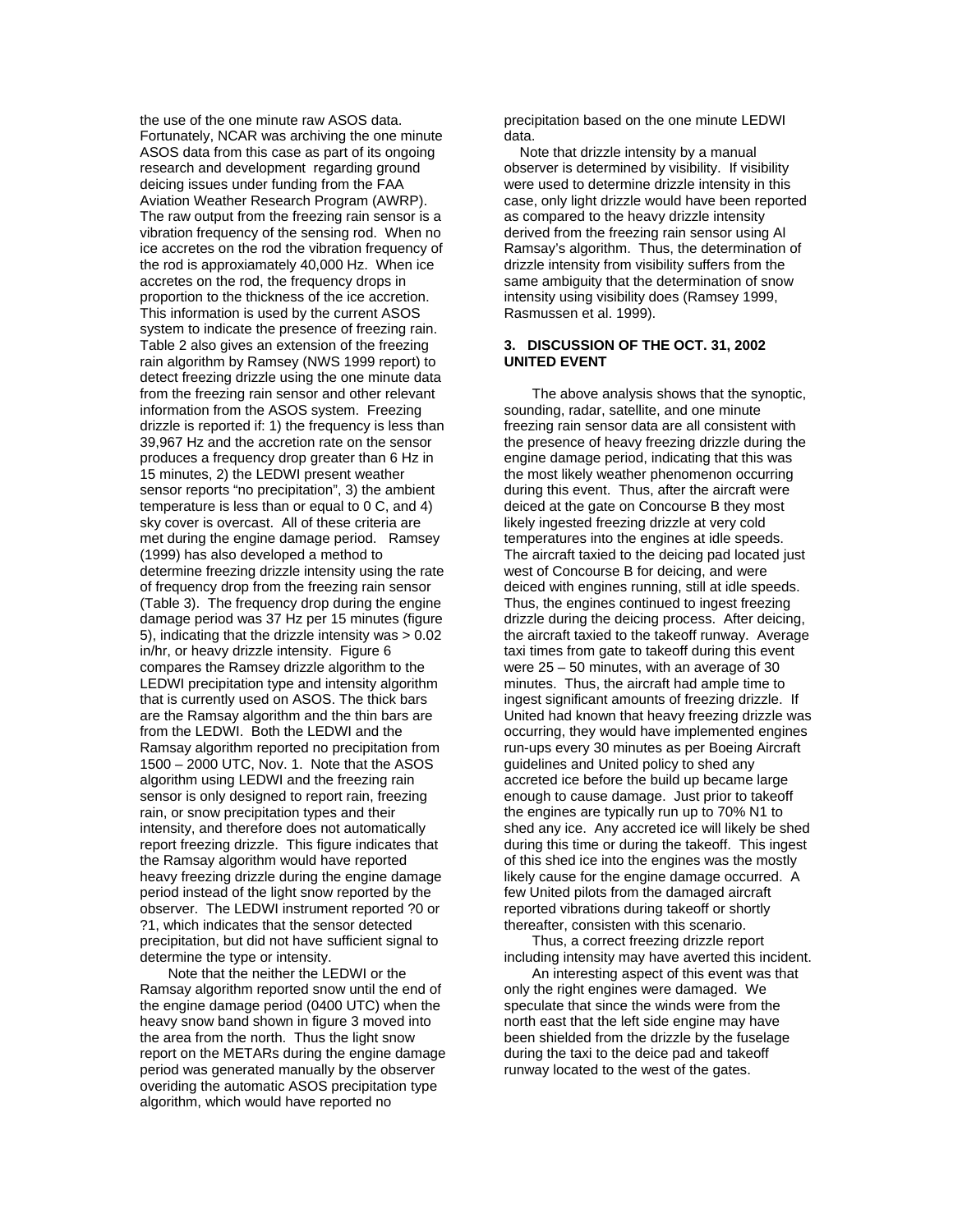# **4. COMPARISON TO A BRAATHENS AIRLINES INCIDENT ON FEB. 7, 2003.**

A similar incident of jet engine damage occurred in Oslo, Norway Gardemoen airport on Feb. 7, 2003 between 1614 – 1816 UTC. During this time light freezing drizzle was reported with an ambient temperature near -7 C. However, evidence from roadways and the tarmac reported by SAS and Braathens staff were that heavy freezing drizzle was actually occurring. We suspect that this was a case of high visibility and high drizzle intensity, which Ramsey (1999) has shown occurs nearly 50% of the time. Figure 7 is derived from the Ramsey study and show the percent of time that drizzle intensity is correctly reported by visibility as opposed to using the algorithm shown in Tables 2 and 3. As shown, nearly all drizzle intensity reports by visibility (96%) fall into the light category as in this event, while in reality only 54% should be in this category with the remaining 46% in the moderate to heavy category.

 The engine damage for the Braathens case again occurred only for the 737-300 engines, and the damage was only to the tips of the fan blades, very similar to the United engine damage. Freezing drizzle is a common occurrence at the new Gardomoen airport due to its location in a valley to the north of the city of Oslo. Thus, engine deicing due to drizzle ingest is fairly common. As a result Braathens has developed a special heated air blower for the 737 engines to remove ice at the gate during these types of conditions. During the event of Feb. 7, 2003, the engines were deiced at the gate with this blower system, but again experienced ice build up during the taxi to the deicing pad and to the takeoff runway. Deicing occurred with the engines running as in the United case and the taxi times averaged between 23 – 50 minutes, very similar to the United times. Braathens pilots ran up their engines to 70% N1 at the head of the takeoff runway. All the damaged aircraft experienced engine vibration at this time. The crew continued the engine run-up until the vibration was reduced to acceptable levels and the aircraft took off. The fan blade damage was noticed at the destination airport just as in the United case. Six Braathens 737 aircraft engines were damaged in this fashion during this event. Braathens engineers believe that the engine damage occurred due to the liberation of ice from the back side of the fan blades during engine run-up. The ice so liberated is centrifuged to the outer portions of the engine where they can damage the blade tips when ingested into the engine. United engineers also suggested the same scenario for their engine damage.

Thus, the two jet engine damage cases were nearly identical in terms of temperature (cold, near -7 C), the presence of heavy freezing drizzle and high visibility, the type of damage incurred to the engine fan blades and the type of aircraft engines damages (737-300s), and time of taxi. Both cases also had mis-reported weather in terms of either precipitation type or drizzle intensity. Both of these mis-reports led to nonaction by the aircraft crew regarding the implementation of engine shedding procedures that are recommended by Boeing Aircraft, United and Braathens airlines under these conditions.

#### **5. ENGINE DAMAGE DURING A WARMER FREEZING DRIZZLE CASE ONE YEAR LATER**

 On Oct. 31, 2003, another freezing drizzle event occurred at Denver International Airport nearly one year from the date of the first event described above. Six 737-300 engines were damaged during this event, with similar damage. The METAR reported light freezing drizzle during the engine damage period, while the actual rate was again heavy freezing drizzle based on the freezing rain sensor data. The temperature during this event, however, was -3 C, significantly warmer than the Oct. 31 2002 event and the Gardemoen Airport events, which occurred near - 8 C. Thus, engine damage is not limited to the cold freezing drizzle events.

#### **6. PROPOSED SOLUTION**

 The main solution to this problem is the accurate and timely reporting of the correct precipitation type and intensity based on liquid equivalent rate. A real-time version of the Ramsay algorithm described above has been implemented on the Weather Support to Deicing Decision Making (WSDDM) real-time winter weather nowcasting system (Rasmussen et al. 2001). This system provides real-time weather updates at airport locations experiencing winter weather conditions, including a one hour snowfall rate forecast. A new graphic has been added to the system (figure 8) which gives a graphical depiction of the current precipitation type and rate from the Ramsay algorithm. This graphic is updated every minute, and thus provide an accurate estimate of the actual precipitation type (rain, freezing rain, snow, freezing drizzle) and precipitation intensity based on a mass rate of accumulation instead of visibility.

# **7. CONCLUSIONS**

The main conclusions from this study are:

 1*) A serious ground deicing hazard has been identified involving the accretion of freezing drizzle on jet engine fan blades and spinners and subsequent shedding during takeoff leading to bent fan blades and other possible damage.* The hazard consists of mis-reporting heavy freezing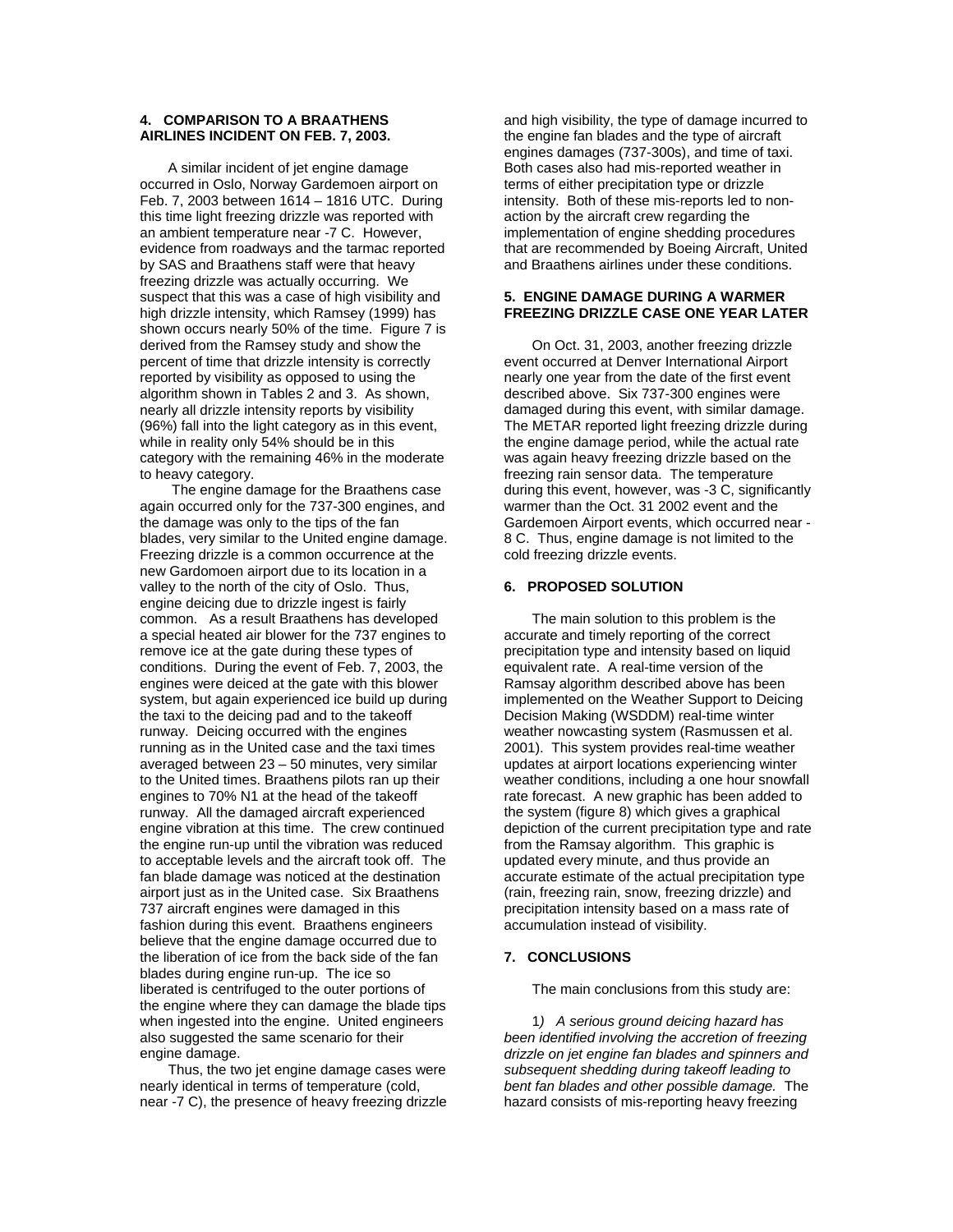drizzle as either light snow or light freezing drizzle. If the conditions are properly diagnosed as heavy freezing drizzle, this hazard may be avoided if frequent engine run-ups are performed. The freezing drizzle intensity during the three cases of engine damage presented in this paper was estimated to be heavy. This hazard occurred at a variety of temperatures (-3 to -8 C), indicating that it is not only a cold temperature phenomenon.

 2) *The current method to report freezing drizzle on METARS using visibility results in an under-reporting of the freezing drizzle intensity 50% of the time.* Engine run-ups are typically only required if the freezing drizzle intensity is reported as heavy. Thus, future weather system should rely on drizzle intensities determined by a mass basis, such as the Ramsay algorithm applied to the one minute freezing rain sensor data. The Ramsay algorithm has been implemented into the WSDDM winter weather nowcasting system which provides warning of heavy freezing drizzle conditions drizzle every minute based on the ASOS freezing rain sensor.

 3) *Freezing drizzle can occur during very light snow conditions, and often reported as light snow due to the difficulty of observing drizzle at the same time as light snow.* Light snow is easily observable by the naked eye, while drizzle is not.

# **8. ACKNOWLEDGEMENTS**

 This research is in response to requirements and funding by the Federal Aviation Administration (FAA). The views expressed are those of the authors and do not necessarily represent the official policy of the FAA.

# **9. REFERENCES**

- Bernstein, B., T.A. Omeron, F. McDonough, and M.K. Politovich, 1997: The Relationship between Aircraft Icing and Synoptic-Scale Weather Conditions. *Wea. Forecasting*, **12**, 742 – 762.
- Bernstein, B, T.A. Omeron, M.K. Politovich, and F. McDonough, 1998: Surface weather features associated with freezing precipitation and severe in-flight icing. *Atmos. Res.*, **46**, 57 – 73.
- Bernstein, B. C., 2000: Regional and local influences on freezing drizzle, freezing rain and ice pellet events, *Wea. Forecasting,*  **15**, 485 – 508*.*
- Cober, S. G., Strapp, and Isaac, G. A., 1996: An example of supercooled drizzle drops formed through a collision – coalescence process. *J. Appl. Met*., **35**, 2250-2260

Ramsay, A., 1999: ASOS report.

- Rasmussen, R. M., Bernstein, B., Murakami, M., Stossmeister, G. and Stankov, B., 1995: The 1990 Valentine's Day Arctic Outbreak. Part I: Mesoscale and microscale structure and evolution of a Colorado Front Range shallow upslope cloud. *J. Appl. Met*., **34**, 1481-1511
- Rasmussen, R, M., Geresdi, I., Thompson, G., Manning, K., and Karplus, E., 2002: Freezing drizzle formation in stably stratified layer clouds: The role of radiative cooling of cloud droplets and cloud condensation and ice nuclei. *J. Atm. Sci.* (in press)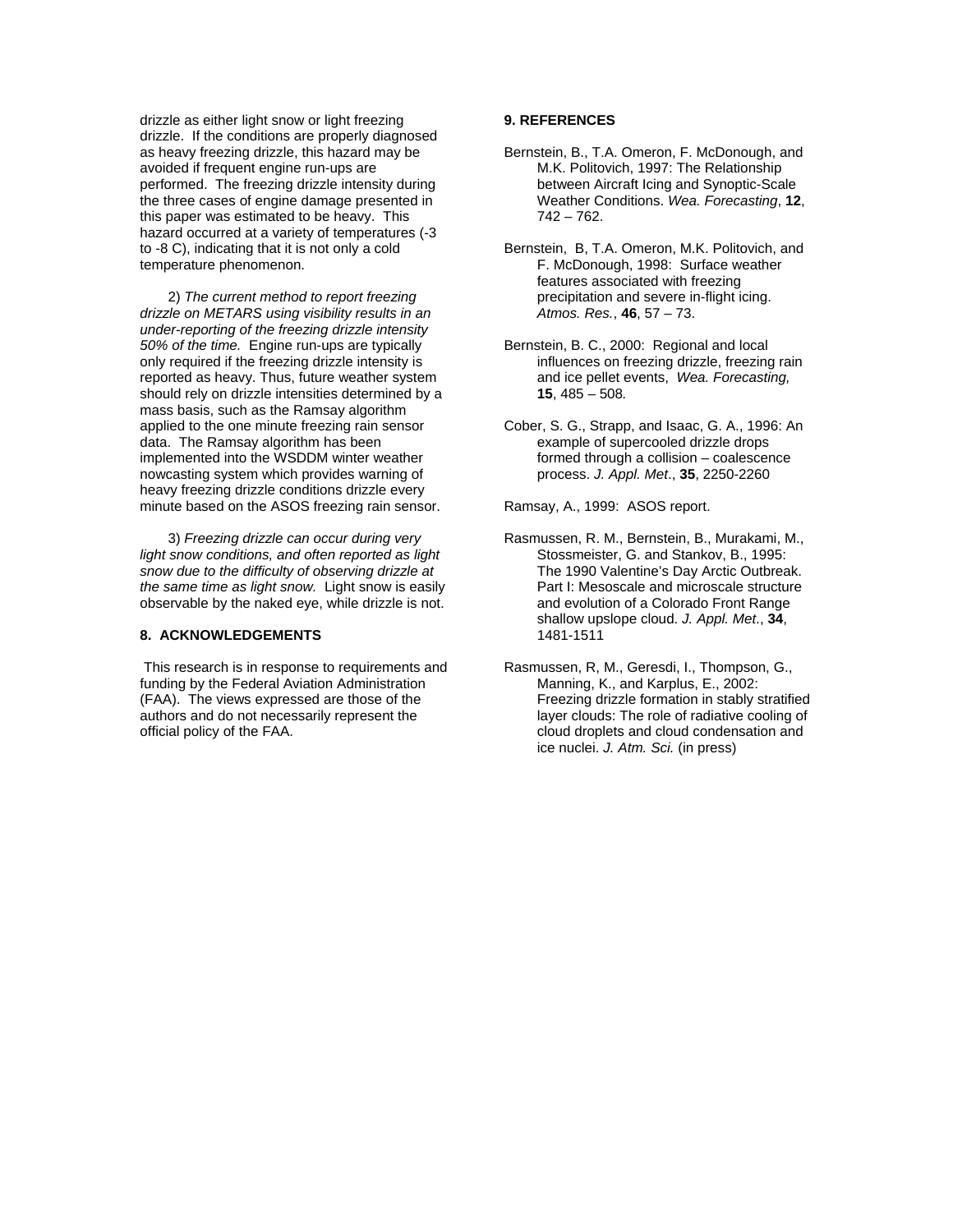| <b>Denver METARs</b> |            |                   |                          |                                         |            |                                  |          |           |
|----------------------|------------|-------------------|--------------------------|-----------------------------------------|------------|----------------------------------|----------|-----------|
| Date                 | <b>UTC</b> | Wind<br>direction | Wind<br>speed<br>(knots) | Surface<br><b>Vsby</b><br>$\text{(sm)}$ | <b>WX</b>  | Sky<br>cond                      | T<br>(C) | Td<br>(C) |
| 10/31                | 2253       | 020               | 09                       | $\frac{1}{2}$                           | -FZFG      | <b>OVC 001</b>                   | $-8$     | $-9$      |
| 10/31                | 2353       | 010               | 07                       | $1\frac{1}{4}$                          | <b>BR</b>  | <b>BKN 001</b><br><b>OVC 003</b> | $-8$     | $-9$      |
| 11/01                | 0015       | 030               | 06                       | $1\frac{1}{4}$                          | <b>BR</b>  | <b>SCT 001</b><br><b>OVC 003</b> | $-8$     | $-9$      |
| 11/01                | 0017       | 030               | 05                       | $1\frac{1}{4}$                          | -SN BR     | <b>SCT 001</b><br><b>OVC 003</b> | $-8$     | $-9$      |
| 11/01                | 0035       | 040               | 05                       | $\mathbf{1}$                            | -SN BR     | <b>SCT 001</b><br><b>OVC 003</b> | $-8$     | $-9$      |
| 11/01                | 0053       | 020               | 05                       | $\mathbf{1}$                            | -SN BR     | <b>SCT 02</b><br><b>OVC 003</b>  | $-8$     | $-9$      |
| 11/01                | 0153       | 010               | 05                       | $1\frac{1}{2}$                          | $-SN^*BR$  | <b>SCT 002</b><br><b>OVC 004</b> | $-8$     | $-9$      |
| 11/01                | 0253       | 050               | 07                       | $1\frac{1}{2}$                          | $-SN^*$ BR | <b>FEW 002</b><br><b>OVC 004</b> | $-8$     | $-9$      |
| 11/01                | 0353       | 050               | 07                       | 13/4                                    | -SN BR     | <b>OVC 004</b>                   | $-8$     | $-9$      |

Table 1 Denver METARS for the Oct. 31 – Nov. 1, 2002 event

# Ramsay Algorithm for FZRA/FZDZ

| <b>Ice Detector</b>                                       | <b>LEDWI</b><br><b>Present</b><br><b>Wx Type</b> | <b>Temp</b>                   | <b>Visibility</b> | <b>Sky</b><br>Cover         | <b>Present</b><br>Weather<br><b>Reported</b> |
|-----------------------------------------------------------|--------------------------------------------------|-------------------------------|-------------------|-----------------------------|----------------------------------------------|
| <b>Accretion</b><br>Frequency < 39,967 Hz                 | <b>RA,UP</b>                                     | $2.8 \text{ C}$<br>(<37°F)    | Any               | Any                         | <b>FZRA</b>                                  |
| and<br><b>15 min Accretion Rate</b><br>$>13$ Hz in 15 min | <b>SN</b>                                        | Any                           | Any               | Any                         | <b>SN</b>                                    |
| <b>Accretion</b><br>Frequency < 39,967 Hz                 | <b>No Precip</b>                                 | < 0 C<br>( <b>32</b> °F)      | Any               | <b>OVC</b>                  | <b>FZDZ</b>                                  |
| and<br><b>15 min Accretion Rate</b><br>$>6$ Hz in 15 min  |                                                  |                               |                   | <b>Not</b><br><b>OVC</b>    | <b>None</b>                                  |
| <b>Accretion</b><br>Frequency $<$ 39,967 Hz               | <b>No Precip</b>                                 | $\leq 0 C$<br>( <b>32</b> °F) | > 7 miles         | <b>CLR</b> or<br><b>SCT</b> | <b>FROST</b>                                 |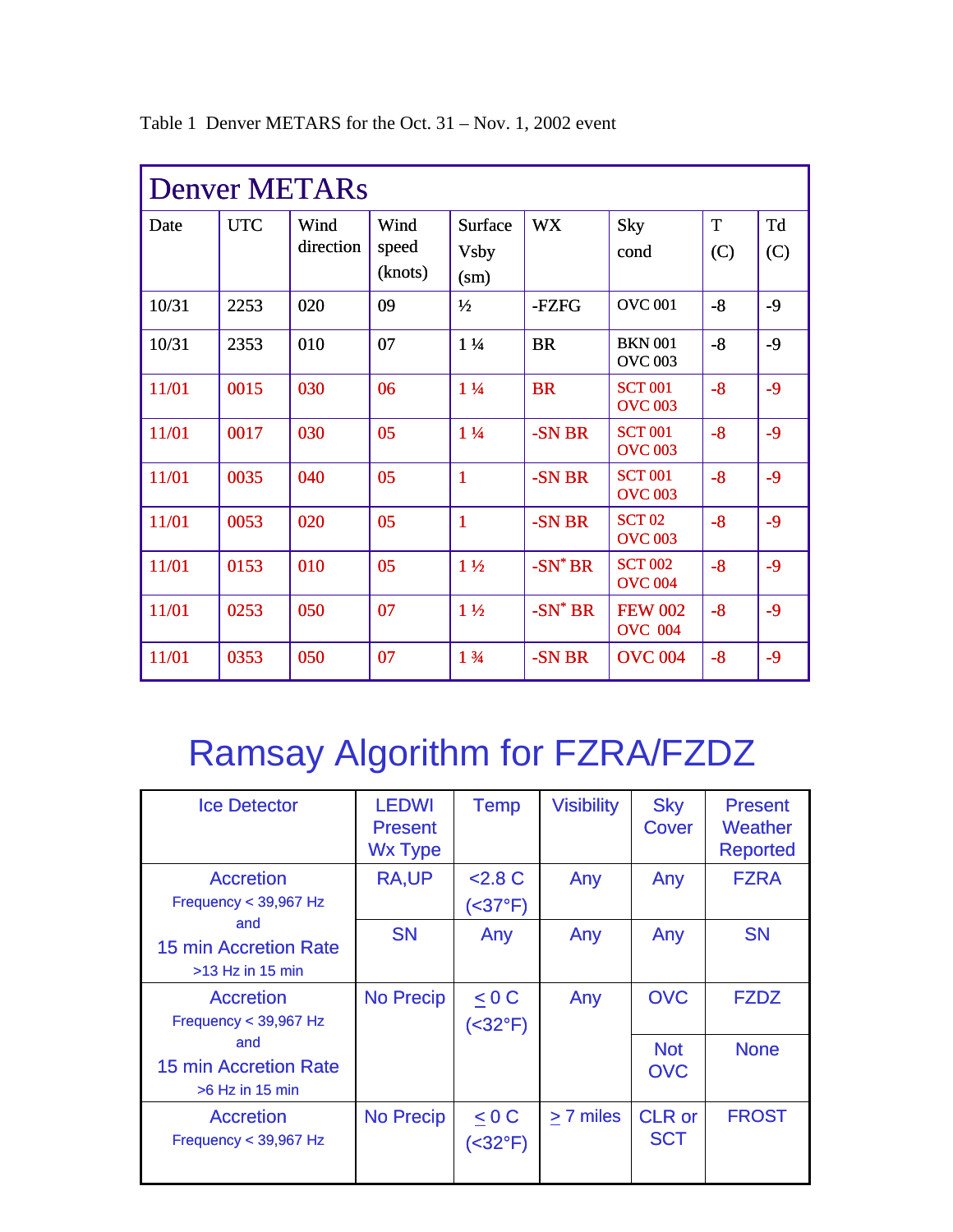# Icing Rates

| $\triangleright$ Generally based on rate per 15 minutes      |             |                                                               |                                        |  |  |
|--------------------------------------------------------------|-------------|---------------------------------------------------------------|----------------------------------------|--|--|
| $\triangleright$ .01 inch/hour = 66 Hz/hour = 16.5 Hz/15 min |             |                                                               |                                        |  |  |
|                                                              | <b>FZFG</b> | $\vert .001 - .004 \vert$ in/hr $\vert 1 - 5 \vert$ Hz/15 min |                                        |  |  |
| Light                                                        | <b>FZDZ</b> |                                                               | $.004 - .01$ in/hr $ 6 - 16$ Hz/15 min |  |  |
| <b>MDT</b>                                                   | <b>FZDZ</b> | $.01 - .02$ in/hr                                             | $17 - 33$ Hz/15 min                    |  |  |
| <b>Heavy</b>                                                 | <b>FZDZ</b> | $> .02$ in/hr                                                 | $>$ 33 Hz/15 min                       |  |  |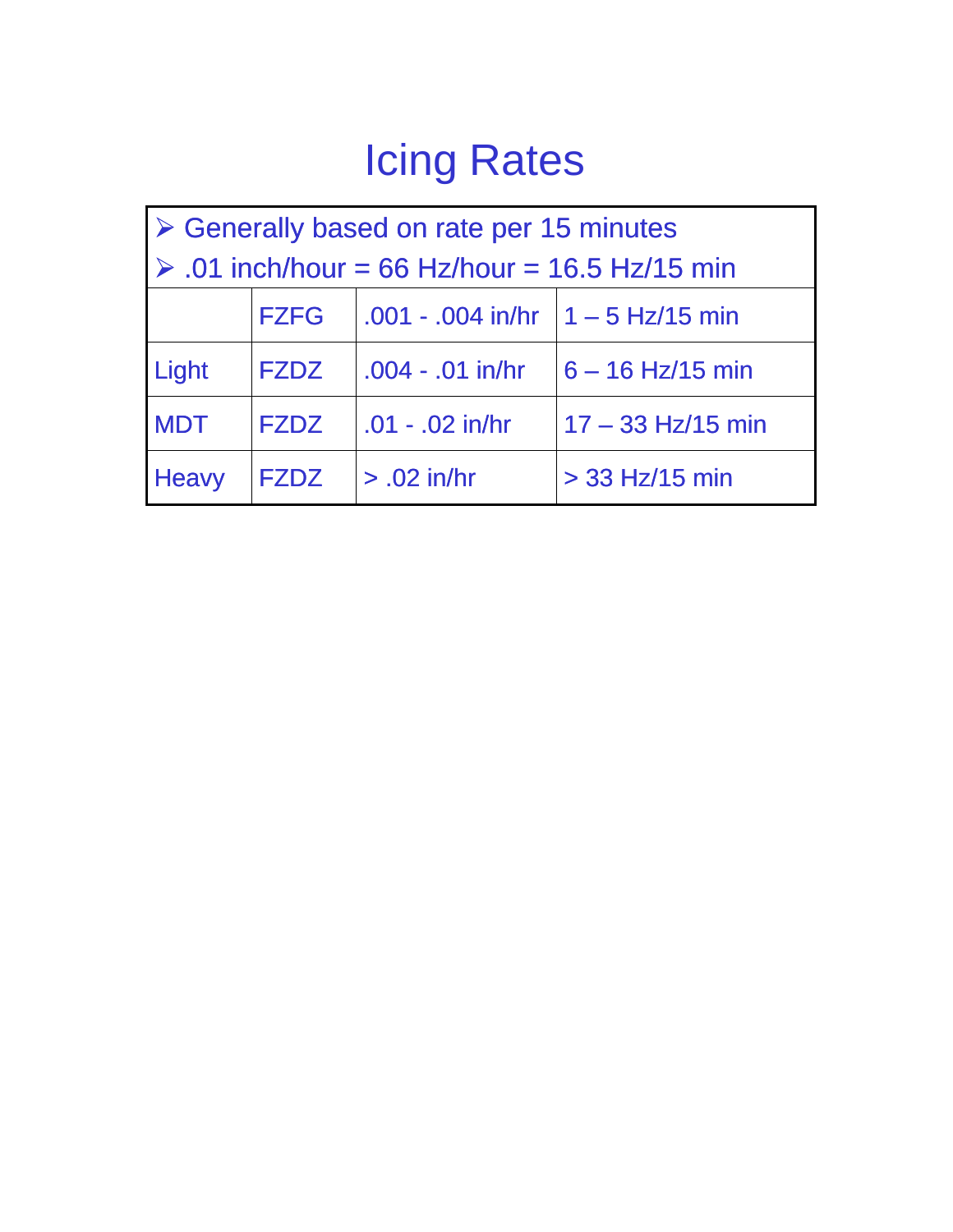

*Figure 1 Jet engine damage due to freezing drizzle.*



*Figure 2 Denver sounding from 00 UTC Nov. 1, 2002*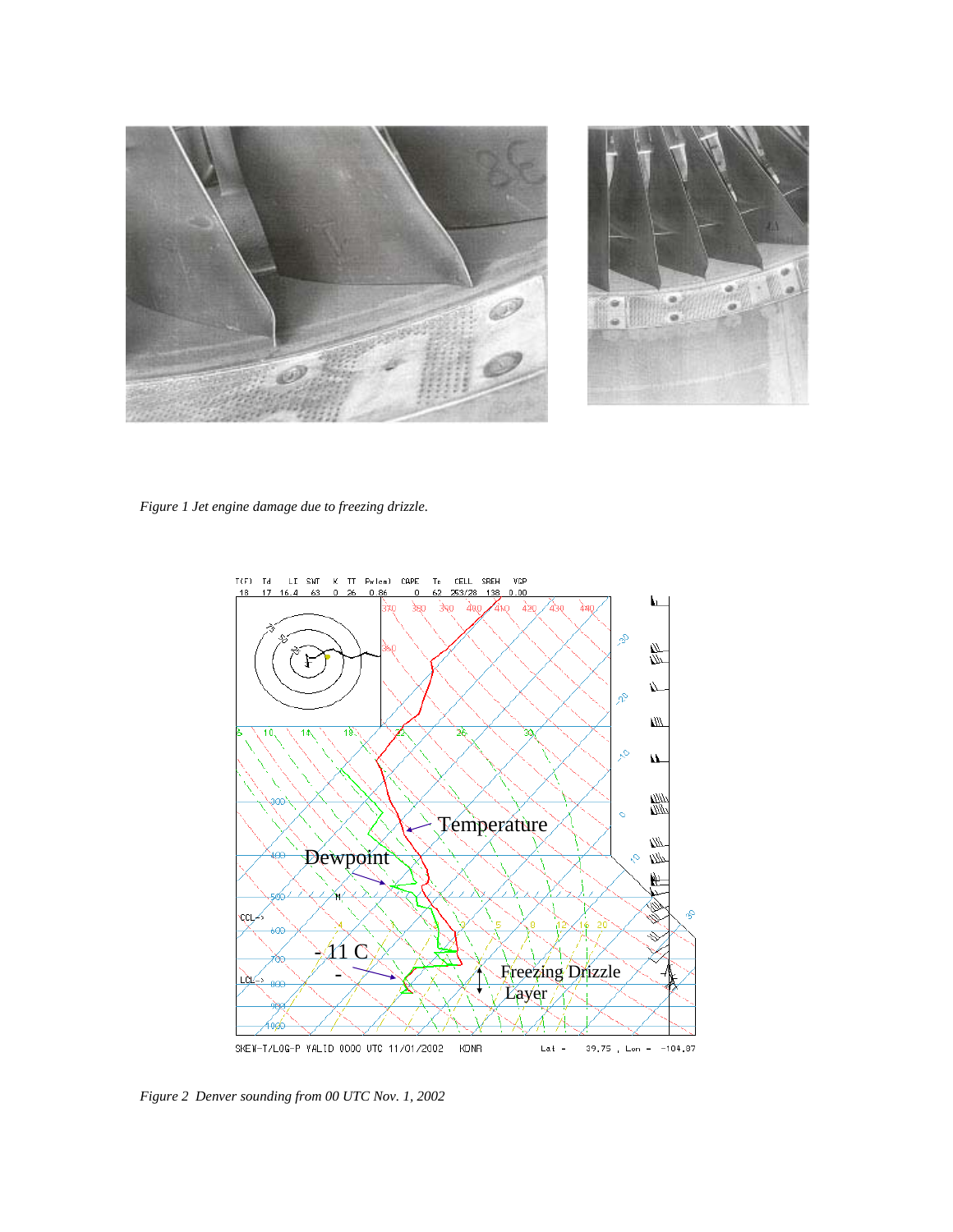

*Figure 3 NexRad radar reflectivity from the 0.5 degree scan from 0130 UTC on Nov. 1, 2002*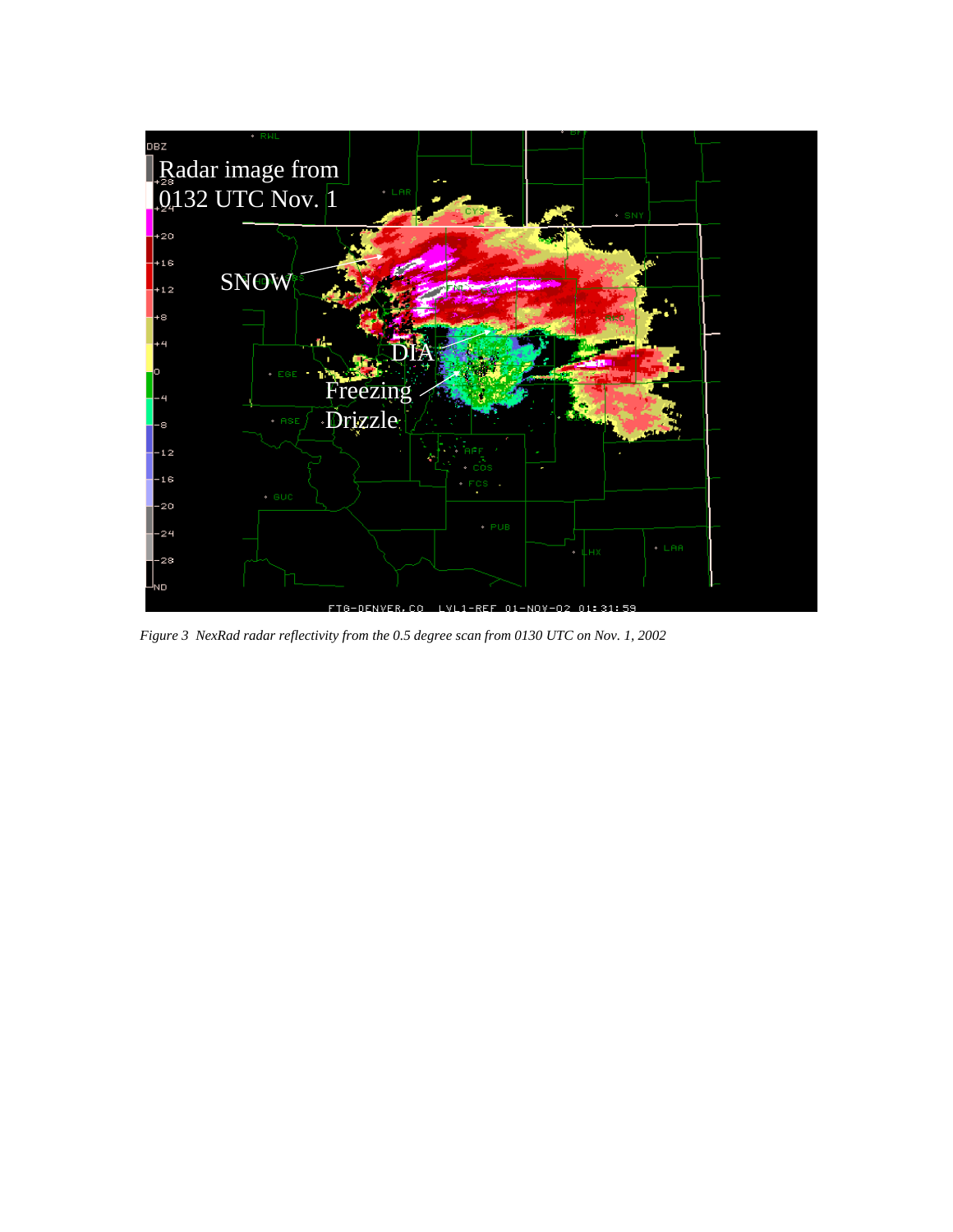

*Figure 4 ASOS Freezing rain sensor*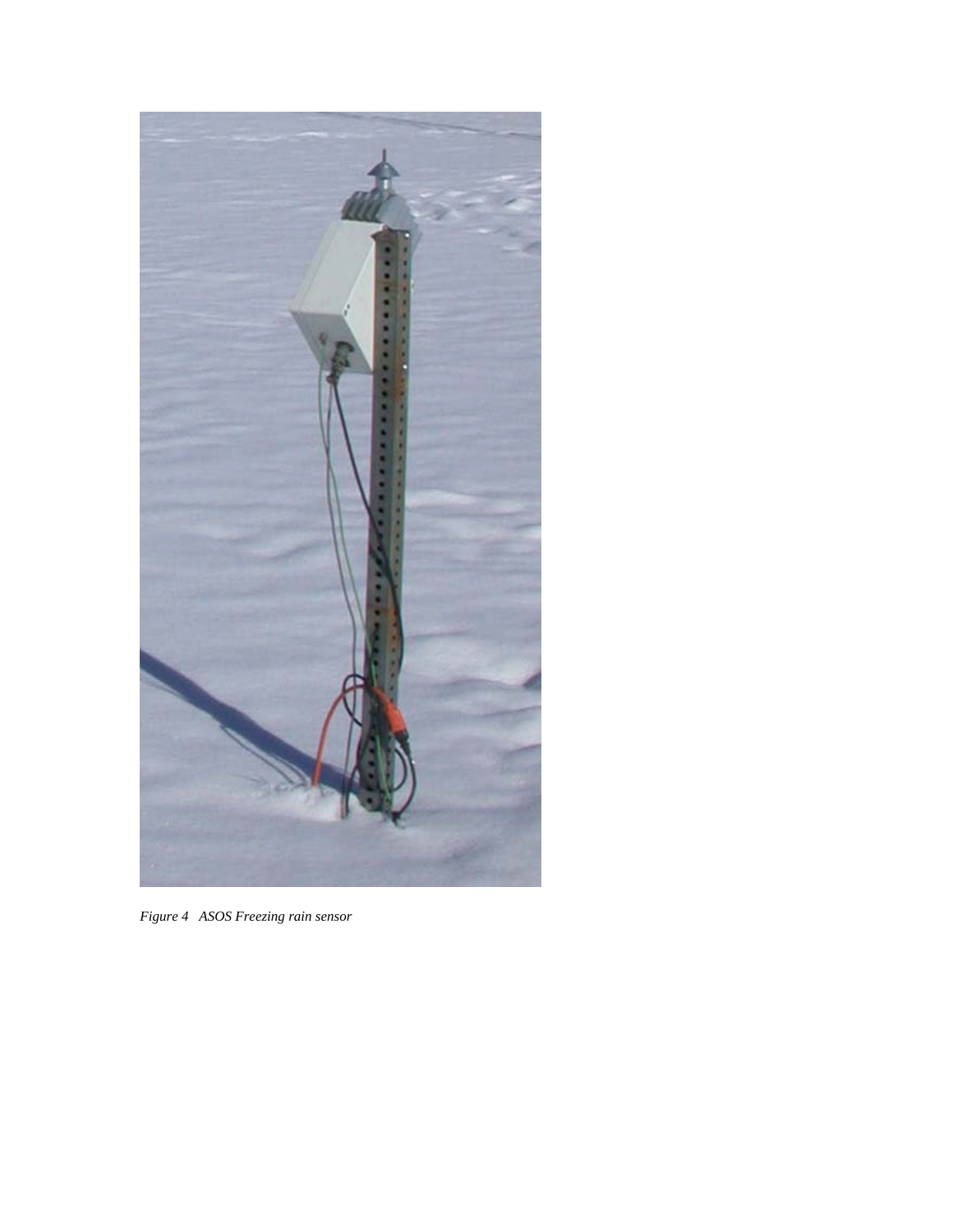

*Figure 5 Time series of freezing rain sensor frequency from Oct. 31, 2200 UTC to Nov. 1, 1500 UTC.*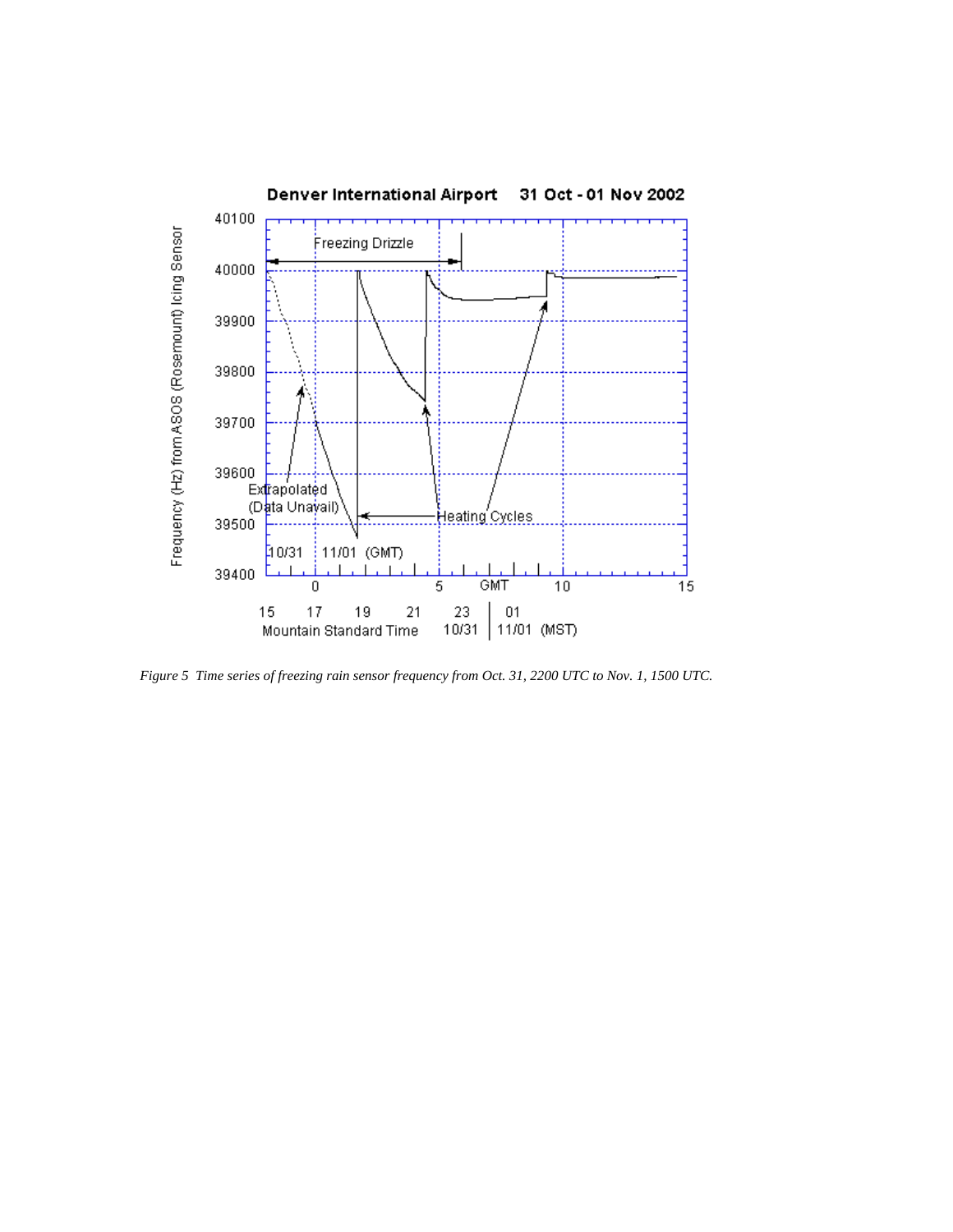

*Figure 6. Time series of drizzle intensity from the freezing rain sensor, the LEDWI, and the manual observer from Oct. 31, 2002 1500 UTC to Nov. 1, 2002 0700 UTC.*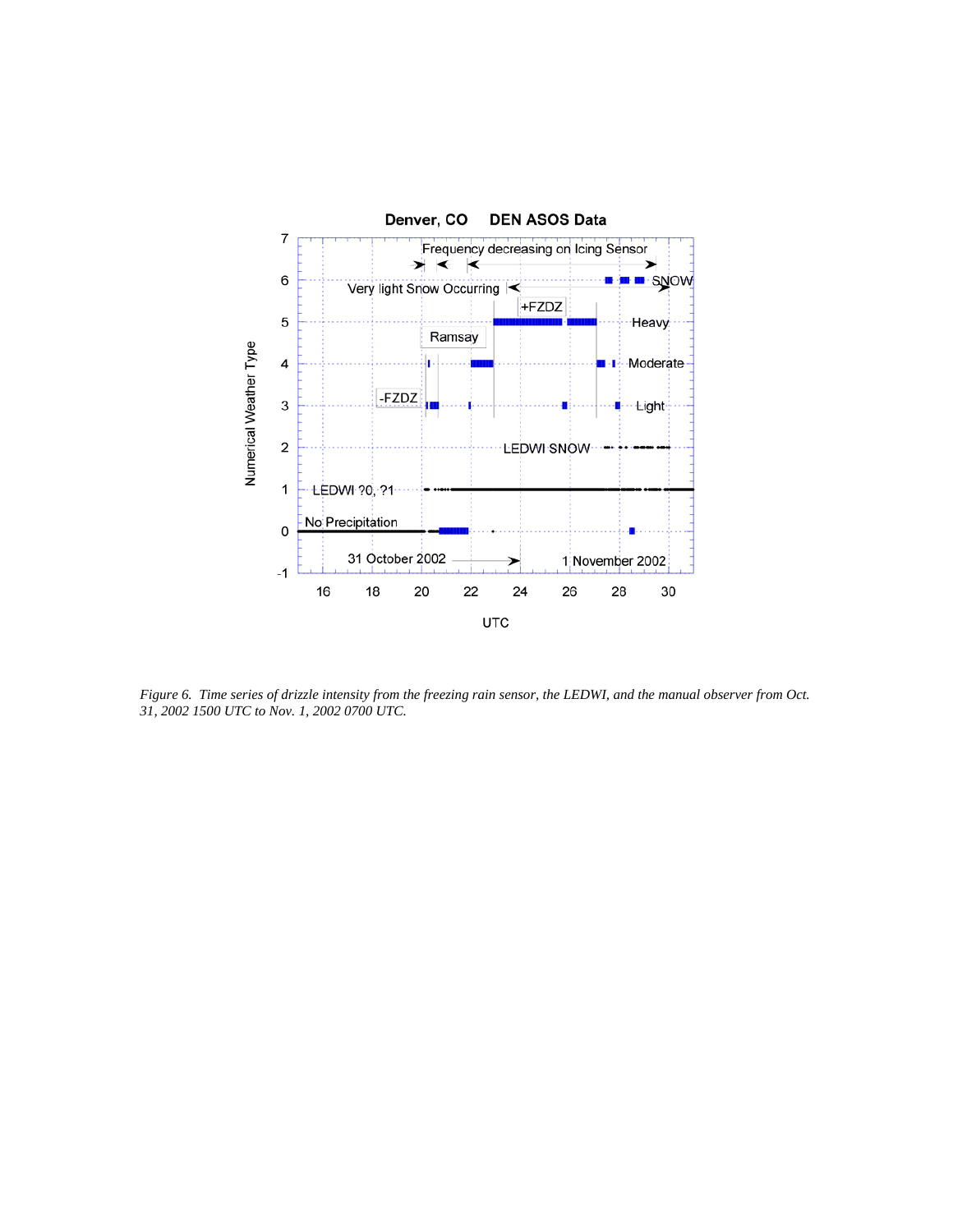

*Figure 7 Frequency of freezing drizzle intensity from Ramsay 1999*